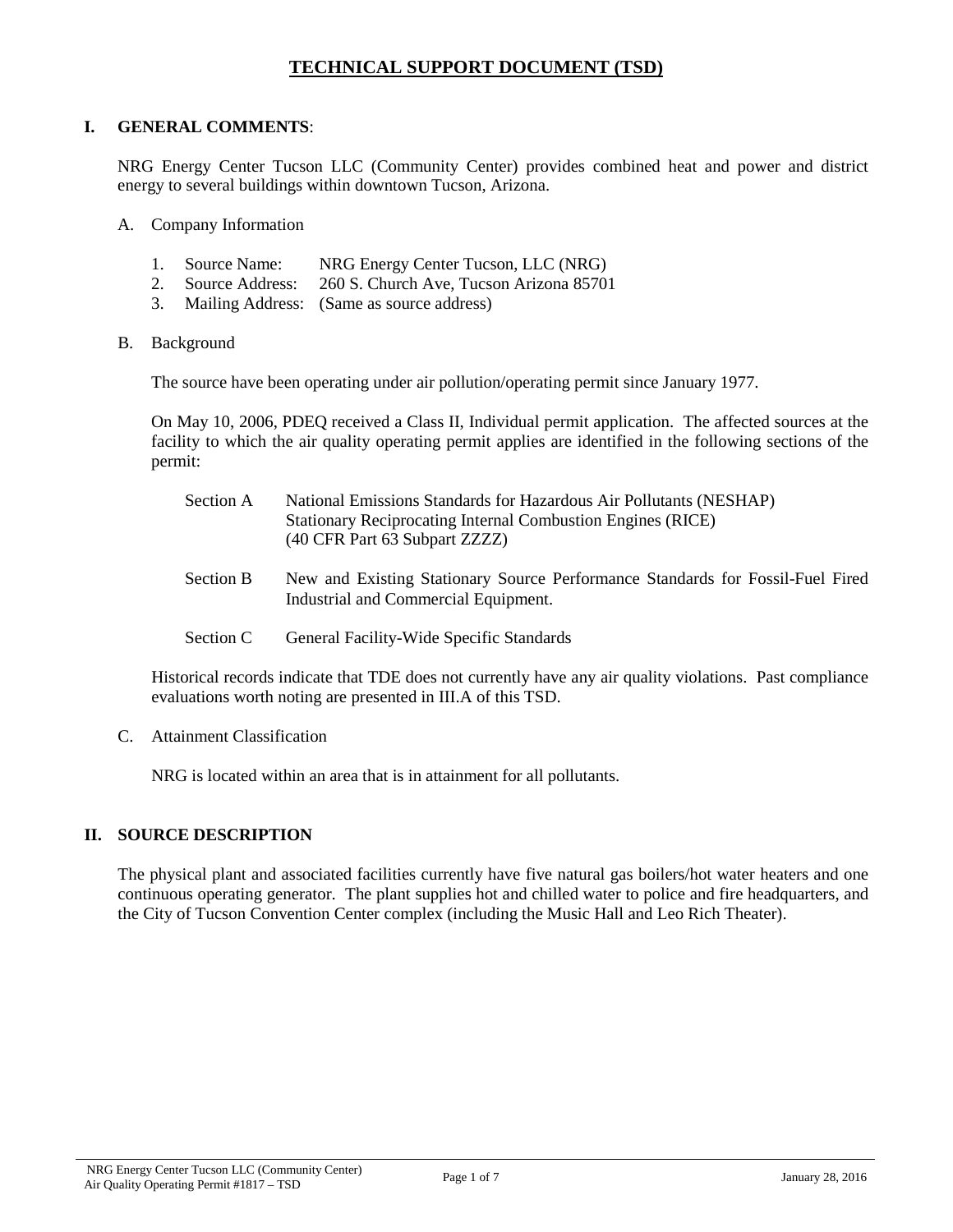### **III. REGULATORY HISTORY**

A. Testing and Inspections

The most recent full compliance evaluation was conducted at the facility on June 6, 2011. Upon review of the inspection results and compliance history for this source, PDEQ management determined that NRG was in substantial compliance with regulatory requirements.

There have been no complaints or reports of permit deviations since the last compliance evaluation.

B. Excess Emissions

None.

### **IV. EMISSIONS ESTIMATES**

The following emission rates are for reference purposes only and are not intended to be enforced by direct measurement unless otherwise noted in the Specific Conditions of the permit.

| <b>Pollutant</b>                        | <b>Potential Emissions</b><br>(Tons per Year) |
|-----------------------------------------|-----------------------------------------------|
| Nitrogen Oxides $(NOx)$                 | 30.43                                         |
| Carbon Monoxide (CO)                    | 6.78                                          |
| Volatile Organic Compounds (VOC)        | 0.58                                          |
| Particulate Matter (as $PM_{10}$ )      | 0.53                                          |
| Sulfur Oxides $(SO_x)$                  | 0.04                                          |
| Hazardous Air Pollutants (HAPs – total) | 0.20                                          |

The following methods have been used to determine the referenced potential combustion emissions:

## Boilers

All regulated emissions determined using EPA AP-42 Emission Factors (Table 3.2-2)

#### **Generator**

| $NO_{X}$        | Propriety information (presented on Page 2 of the General Electric technical specification |
|-----------------|--------------------------------------------------------------------------------------------|
|                 | document).                                                                                 |
| CO <sub>.</sub> | Manufacturer technical information and the catalyst efficiency test report dated March     |
|                 | 2014.                                                                                      |
| <b>VOC</b>      | EPA AP-42 Emission Factors (Table 3.2-2)                                                   |
| $PM_{10}$       | EPA AP-42 Emission Factors (Table 3.2-2)                                                   |
| $SO_{X}$        | EPA AP-42 Emission Factors (Table 3.2-2)                                                   |
| <b>HAP</b>      | EPA AP-42 Emission Factors (Table 3.2-2)                                                   |
|                 |                                                                                            |

## **V. APPLICABLE REQUIREMENTS**

## **Code of Federal Regulations (CFR):**

40 CFR Part 63 Subpart ZZZZ National Emissions Standards for Hazardous Air Pollutants (NESHAP) Stationary Reciprocating Internal Combustion Engines.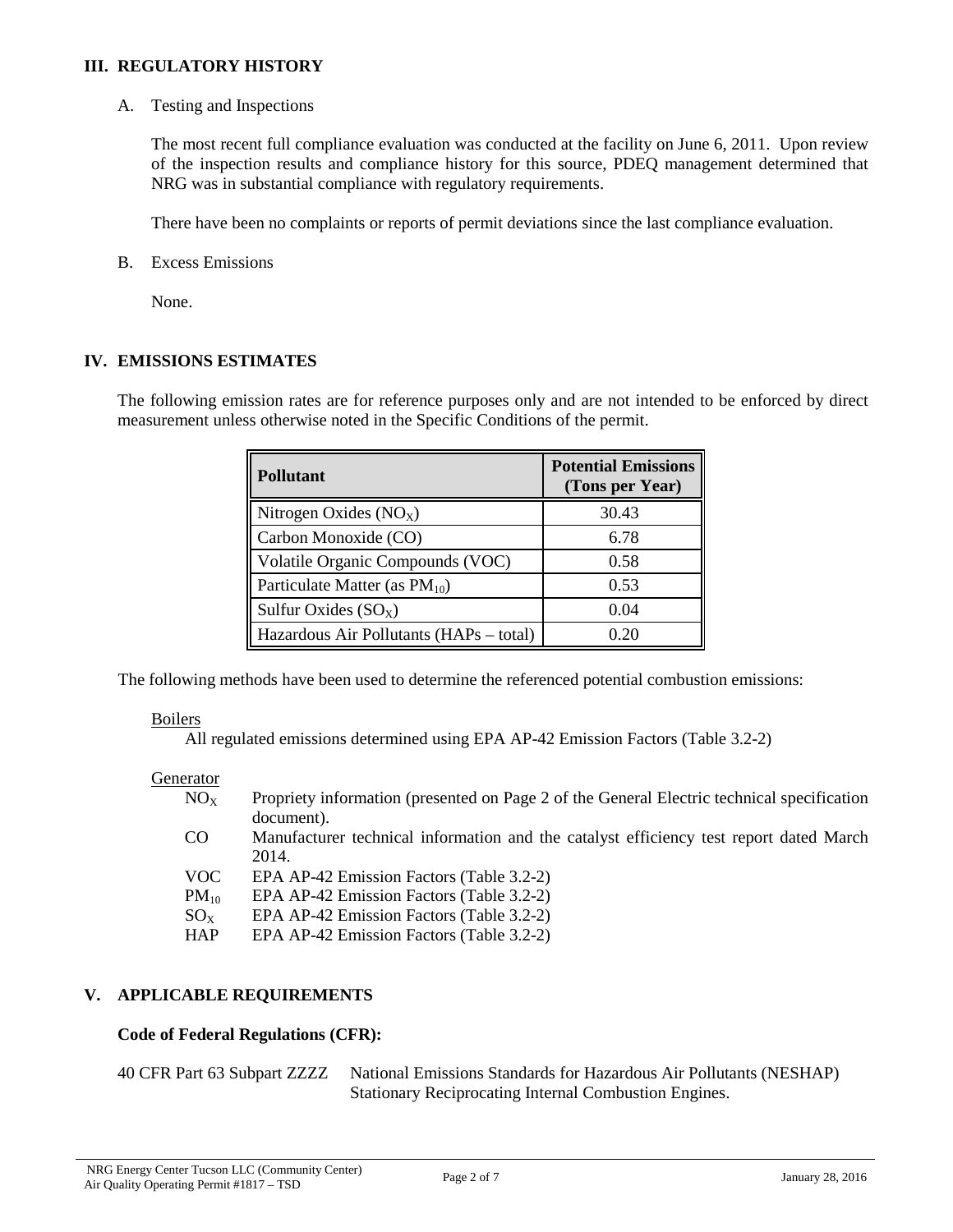### **Pima County Code (PCC)**

This is not meant to be an exhaustive list of every regulation to which the Permittee is subject, but represents those cited in the permit. It is the responsibility of the Permittee to comply with all applicable regulations.

PCC 17.16.040 Visible Emission Standards – Standards and Applicability (includes NESHAP).<br>PCC 17.16.165 Standards of Performance for Fossil Fuel Fired Industrial and Commercial Equi PCC 17.16.165 Standards of Performance for Fossil Fuel Fired Industrial and Commercial Equipment.<br>PCC 17.16.340 Standards of Performance for Stationary Rotating Machinery. Standards of Performance for Stationary Rotating Machinery. PCC 17.20.010 Emission Source Testing and Monitoring.

## **VI. PERMIT CONTENTS**

| Section A – Specific Conditions for NESHAP Stationary Reciprocating Internal Combustion Engines |
|-------------------------------------------------------------------------------------------------|
| (RICE).                                                                                         |

| <b>Standard</b> | <b>Discussion</b>                                                                                                                                                                                                                                                                                                                                                      | <b>Authority</b>                                          |
|-----------------|------------------------------------------------------------------------------------------------------------------------------------------------------------------------------------------------------------------------------------------------------------------------------------------------------------------------------------------------------------------------|-----------------------------------------------------------|
|                 | Applicability – This rule became effective on October 19, 2013, and<br>includes requirements to regulate emissions from new and<br>reconstructed stationary reciprocating internal combustion engines<br>(RICE) at area sources.                                                                                                                                       |                                                           |
| Ι.              | Owners/operators have several options to demonstrate compliance<br>with the final rule. For the most part, owners/operators will<br>purchase an engine certified for stationary use by the manufacturer.                                                                                                                                                               | <b>40 CFR</b><br>63.6590(a)(1)(iii)                       |
|                 | The final rule requires owners/operators of certified engines to<br>follow emission-related maintenance of the engine according to the<br>manufacturer's instructions. If a non-certified engine is purchased,<br>then the owners or operators will be required to develop and follow<br>a maintenance plan and perform emission testing to demonstrate<br>compliance. |                                                           |
| Π.              | Compliance Dates - Additional time has been provided for owners,<br>operators and manufacturers to comply with the final rule.                                                                                                                                                                                                                                         | <b>40 CFR</b><br>63.6595(a)(1)                            |
| III.            | Emission Limitations and Standards – The numerical emission<br>standards for each applicable existing stationary RICE, is identified<br>within this Section B. The permit is structured so it follows the<br>numerical subsections of the Subpart ZZZZ. This allows for a<br>methodical approach to determine the applicable regulations.                              | 40 CFR 63.6603                                            |
| III.A.          | Compliance Determination – Identification of the compliance<br>procedures for applicable RICE engines. The reference section<br>IV.C and IV.A of the permit correspond to the applicable<br>requirements in 40 CFR 66.6620 and Table 4 of the Subpart ZZZZ.                                                                                                            | 40 CFR 63.6603,<br>and 40 CFR 63.6620                     |
| III.B.          | Applicable Compliance Requirements - Each applicable emission<br>unit has been found to be subject to a carbon monoxide limitation.                                                                                                                                                                                                                                    | 40 CFR 63.6603(a)<br>and 40 CFR Subpart<br>ZZZZ, Table 2d |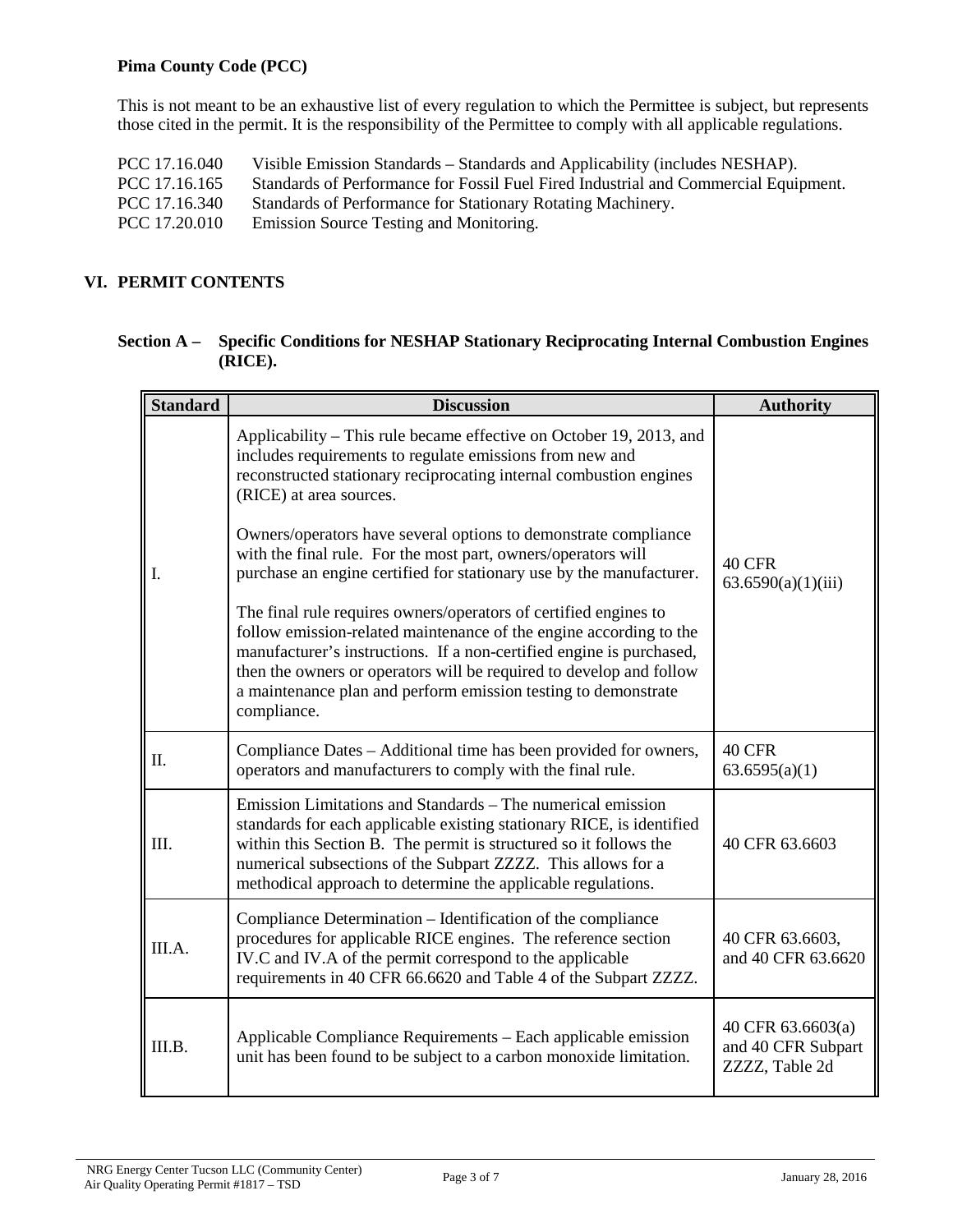| <b>Standard</b> | <b>Discussion</b>                                                                                                                                                                                                                                                                                                                                                                                                                                                                                                                                                                                                                                                                            | <b>Authority</b>                                                                                                                    |
|-----------------|----------------------------------------------------------------------------------------------------------------------------------------------------------------------------------------------------------------------------------------------------------------------------------------------------------------------------------------------------------------------------------------------------------------------------------------------------------------------------------------------------------------------------------------------------------------------------------------------------------------------------------------------------------------------------------------------|-------------------------------------------------------------------------------------------------------------------------------------|
| III.C.          | Carbon Monoxide (CO) Limitation - Applicable CO limitation as<br>referenced to regulate HAP emissions. The HAP which have been<br>measured in emission tests conducted on SI stationary RICE<br>include: formaldehyde, acetaldehyde, acrolein, methanol, benzene,<br>toluene, 1,3-butadiene, 2,2,4-trimethylpentane, hexane, xylene,<br>naphthalene, PAH, methylene chloride, and ethylbenzene.<br>EPA has demonstrated that the concentration of CO can be used as<br>a surrogate for determining the HAP for stationary RICE. In<br>addition to reducing HAP, the emission control technologies that<br>will be installed on stationary RICE to reduce HAP will also reduce<br>CO and VOC. | 40 CFR Subpart<br>ZZZZ: Table 5,<br>13.a.i & Table 6, 14<br>and<br>40 CFR Subpart<br>ZZZZ: Table 6,<br>14.a.i & Table 5,<br>13.a.i. |
| III.D.          | Hazardous Air Pollutant (HAP) Limitation<br>The Permittee shall install an oxidation catalyst to reduce HAP<br>emissions from the stationary RICE.                                                                                                                                                                                                                                                                                                                                                                                                                                                                                                                                           | 40 CFR Subpart<br>ZZZZ: Table 2d, 9,<br>Table 6, 14 & Table<br>5, 13                                                                |
| III.E           | During Periods of Startup: Permittee required to minimize engine<br>time spent idle and startup time.                                                                                                                                                                                                                                                                                                                                                                                                                                                                                                                                                                                        | 40 CFR 63.6640(a),<br>Table 2d                                                                                                      |
| III.F.          | General Requirements – Provided to ensure that the Permittee<br>operates and maintains any applicable unit in a manner consistent<br>with safety and good air pollution control practices for minimizing<br>emissions                                                                                                                                                                                                                                                                                                                                                                                                                                                                        | 40 CFR 63.6605                                                                                                                      |
| IV.A.           | Testing and Initial Compliance Requirements - This section of the<br>permit requires the Permittee to determine compliance with the CO<br>or formaldehyde emission limitation through direct measurement.<br>Specific testing methods are provided to demonstrate compliance<br>with the established emissions limitations.                                                                                                                                                                                                                                                                                                                                                                  | 40 CFR 63.6612(a),<br>40 CFR 63.6595, 40<br>CFR $63.7(a)(2)$ and<br>40 CFR Subpart<br>ZZZZ: Table 4 and<br>Table 5                  |
| V.A             | Continuous Compliance Requirements - This subsection provides<br>the requirements for demonstrating compliance under Subpart<br>ZZZZ. Evaluation of a sources continuing compliance program is<br>essential to both determining that appropriate response to an<br>emission limit violation and in assessing the sources compliance<br>with specific operation and maintenance requirements.                                                                                                                                                                                                                                                                                                 | 40 CFR 63.6635                                                                                                                      |
| V.B.            | Monitoring and Collection of Data to Demonstrate Continuous<br>Compliance. - Specific monitoring provisions provided to<br>demonstrate compliance with the established emissions limitations                                                                                                                                                                                                                                                                                                                                                                                                                                                                                                 | 40 CFR 63.6635                                                                                                                      |
| V.C.            | Demonstration of Continuous Compliance with the emission<br>limitations and operating limitations - Specific monitoring and<br>testing methods are provided to demonstrate compliance with the<br>established emissions limitations                                                                                                                                                                                                                                                                                                                                                                                                                                                          | 40 CFR 63.6640                                                                                                                      |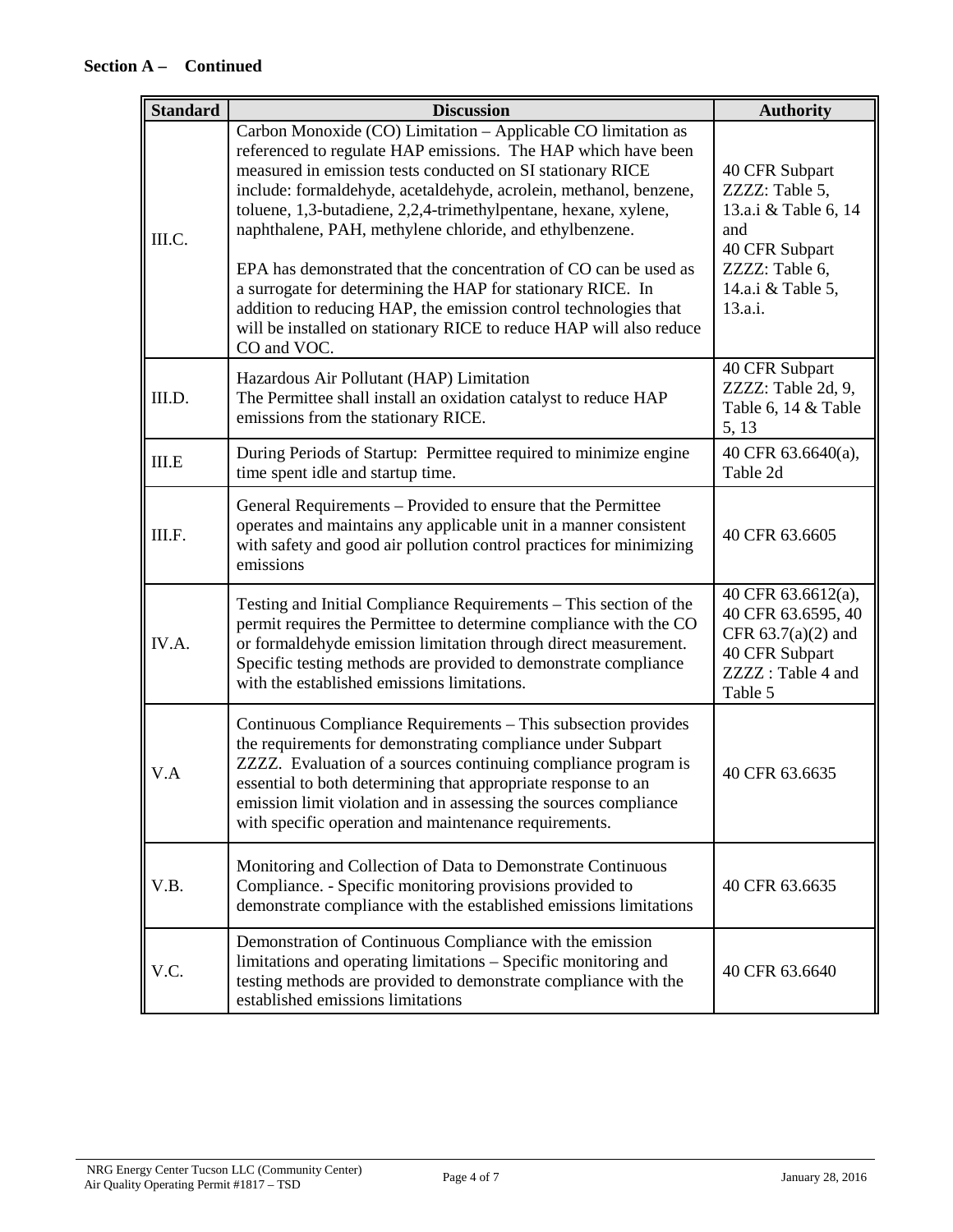| <b>Standard</b> | <b>Discussion</b>                                                                                                                                                                                                                                                                                                        | <b>Authority</b>                                            |
|-----------------|--------------------------------------------------------------------------------------------------------------------------------------------------------------------------------------------------------------------------------------------------------------------------------------------------------------------------|-------------------------------------------------------------|
| VI.             | Notifications, Reports and Records - This component of Subpart<br>ZZZZ provides specific timeframes for notifications to support the<br>initial compliance demonstration.                                                                                                                                                | 40 CFR 60.6645                                              |
| VII.            | Submission of Reports - Most engines affected by Subpart ZZZZ<br>will be subject to reporting requirements i.e. submitting an initial<br>notification, submitting a notification of performance test(s), and<br>submitting a compliance report.                                                                          | 40 CFR 63.6650                                              |
| VII.A.          | A semiannual schedule has been established for the submission of<br>reports under Subpart ZZZZ.                                                                                                                                                                                                                          | 40 CFR 63.6650(a)<br>$\&$ (b)                               |
| VII.B.          | To aid the Compliance Officer to accurately determine compliance<br>of a source; the compliance report submitted by the Permittee shall<br>contain specific information i.e. reporting period and details of<br>malfunctions (if any).                                                                                   | 40 CFR 63.6650(c)<br>40 CFR 63.6650(d)<br>40 CFR 63.6650(e) |
| VII.C<br>and D. | A compliance report of deviations for RICE using a continuous<br>monitoring system is required under Subpart ZZZZ to contain<br>calibration data during the reporting period.                                                                                                                                            | 40 CFR<br>63.6650(c)(6)<br>and<br>40 CFR 63.8(c)(7)         |
| V.II.E.         | A semiannual schedule has been established for the submission of<br>deviation reports under Subpart ZZZZ.                                                                                                                                                                                                                | 40 CFR 6650(f)                                              |
| VIII.A.         | Recordkeeping – This section details the record retention<br>requirements that are required under Subpart ZZZZ. Records of<br>notifications, malfunctions, performance tests and maintenance are<br>specified to be retained. Allowance has been provided to allow<br>records to be kept off-site at a central location. | 40 CFR 63.6655                                              |
| VIII.B.         | Specific recordkeeping provisions under Subpart ZZZZ are detailed<br>in this section for each CEMS or CPMS.                                                                                                                                                                                                              | 40 CFR 6655(b)                                              |
| VIII.C          | Additional recordkeeping requirement to determine whether the<br>Permittee is complying with each emission or operating limitation<br>that applies.                                                                                                                                                                      | 40 CFR 60.6655(d)                                           |
| VIII.D          | Additional recordkeeping requirement to determine whether the<br>Permittee is operating and maintaining the RICE according to the<br>Permittee's own maintenance plan.                                                                                                                                                   | 40 CFR 6655(e) and<br>40 CFR 6655(e)(3)                     |
| IX.             | Structure and Retention of Records - To aid the Compliance Officer<br>to accurately determine compliance of a source; all information<br>(including reports and notifications) are required to be readily<br>available for expeditious review. This requirement is taken directly<br>from Subpart ZZZZ.                  | 40 CFR 6660 and<br>40 CFR 63.10(b)(1)                       |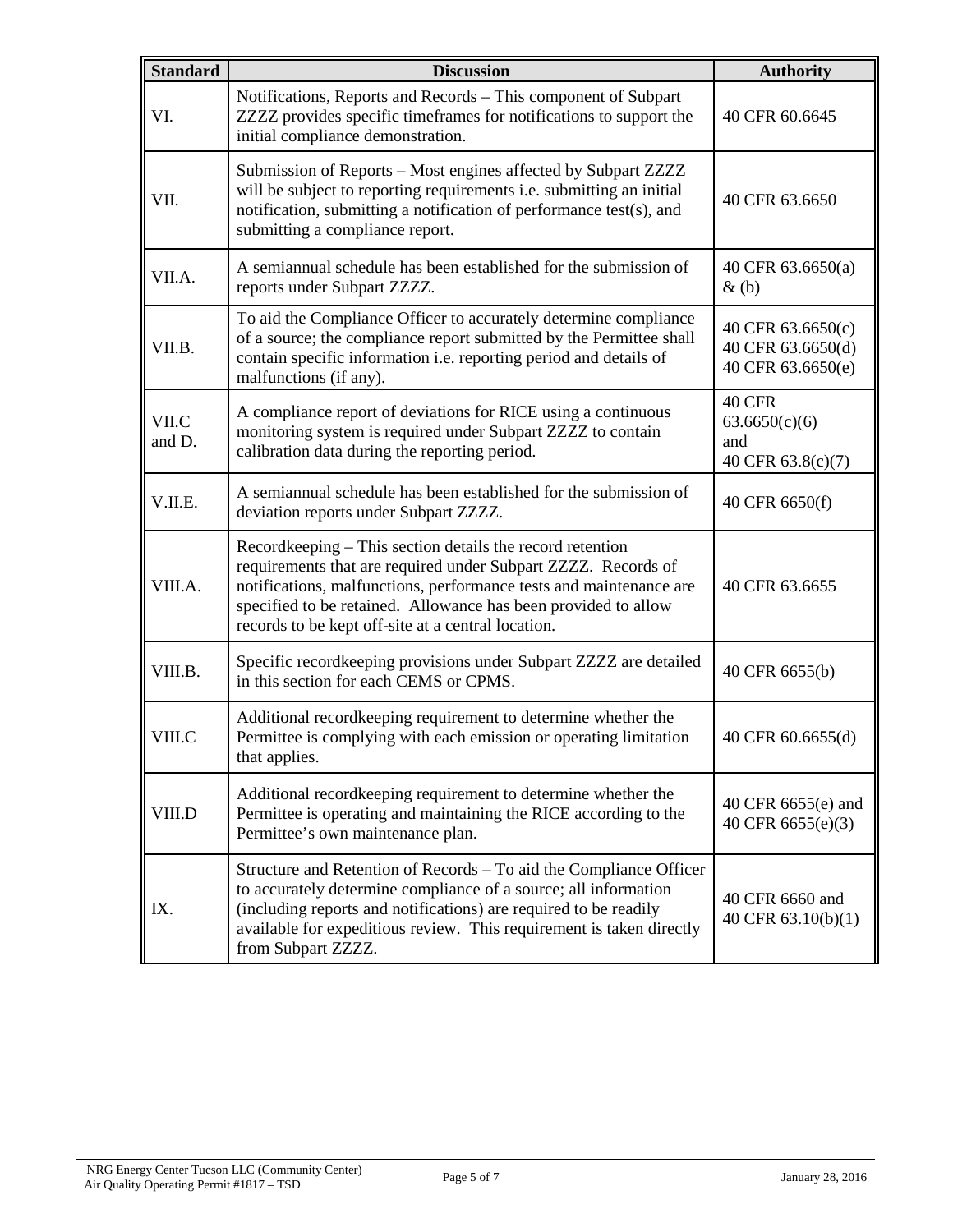### **Section B – New and Existing Stationary Performance Standards for Fossil-Fuel fired Industrial and Commercial Equipment.**

| <b>Standard</b> | <b>Discussion</b>                                                                                                                                                                                                                                                                                                                                                                                                                                                                                                                                                                                    | <b>Authority</b>                                                    |
|-----------------|------------------------------------------------------------------------------------------------------------------------------------------------------------------------------------------------------------------------------------------------------------------------------------------------------------------------------------------------------------------------------------------------------------------------------------------------------------------------------------------------------------------------------------------------------------------------------------------------------|---------------------------------------------------------------------|
| I.A.            | Opacity Standard - By law, the Permittee cannot allow any<br>equipment under his control to emit effluents (such as exhaust from<br>the boiler) that exceed specific values of opacity (the degree to<br>which light cannot pass through the plume of effluent/exhaust.) The<br>value of opacity that cannot be exceeded is stated in the permit for<br>the boiler.                                                                                                                                                                                                                                  | PCC 17.16.040.A                                                     |
| I.B.            | Fuel Limitation - Each type of fuel burned in equipment powered by<br>combustion has a unique blend of constituents. When burned, each<br>fuel results in the release of regulated pollutants to the atmosphere<br>at characteristic levels. This permit is written to account for the fuel<br>specified for the boilers (natural gas). Use of fuels other than those<br>specified would result in different rates of pollutant emission.<br>Therefore, the Permittee must only burn the designated fuels<br>identified in the permit to remain in compliance with the conditions<br>of this permit. | PCC 17.12.190.B                                                     |
| II.A            | Opacity Monitoring - The Permittee demonstrates compliance with<br>this regulation to PDEQ by checking the exhaust from the boilers<br>under his control quarterly, and keeping complete records of these<br>checks                                                                                                                                                                                                                                                                                                                                                                                  | PCC 17.12.185.A.3                                                   |
| II.B            | Fuel Monitoring – The Permittee may demonstrate compliance with<br>the fuel limitation requirement by documenting the specific fuel<br>supplied to the boiler and generator.                                                                                                                                                                                                                                                                                                                                                                                                                         | PCC 17.12.190.B                                                     |
| III.            | Recordkeeping Requirements – Requirement to maintain records<br>that verify compliance with the emission limitations. Records are<br>required to be maintained for five years.                                                                                                                                                                                                                                                                                                                                                                                                                       | PCC 17.12.185.A.4                                                   |
| IV.             | Reporting Requirements – The Permittee is subject to the general<br>reporting requirements in the additional permit conditions section of<br>the permit.                                                                                                                                                                                                                                                                                                                                                                                                                                             | PCC 17.12.185.A.5<br>PCC 17.12.040                                  |
| V.              | Testing Requirements – The Permittee is provided an avenue to<br>demonstrate compliance with the permit conditions of the permit.<br>NRG may seek approval for the use of alternative test methods to<br>demonstrate compliance with applicable emission limitation<br>standards.                                                                                                                                                                                                                                                                                                                    | PCC 17.20.010 and<br>PCC 17.12.045.D                                |
| VI.             | Facility Changes – NRG is provided flexibility to implement<br>material changes and modifications in equipment throughout the<br>permit term. All changes or modifications are required to be<br>accessed against the permit revision conditions established in PCC.<br>When required, the Permittee is required to submit initial<br>notification and/or seek approval to implement changes that may<br>trigger the applicability of additional emission limitations and<br>standards.                                                                                                              | PCC 17.12.240,<br>PCC 17.12.255.B<br><sub>or</sub><br>PCC 17.12.260 |